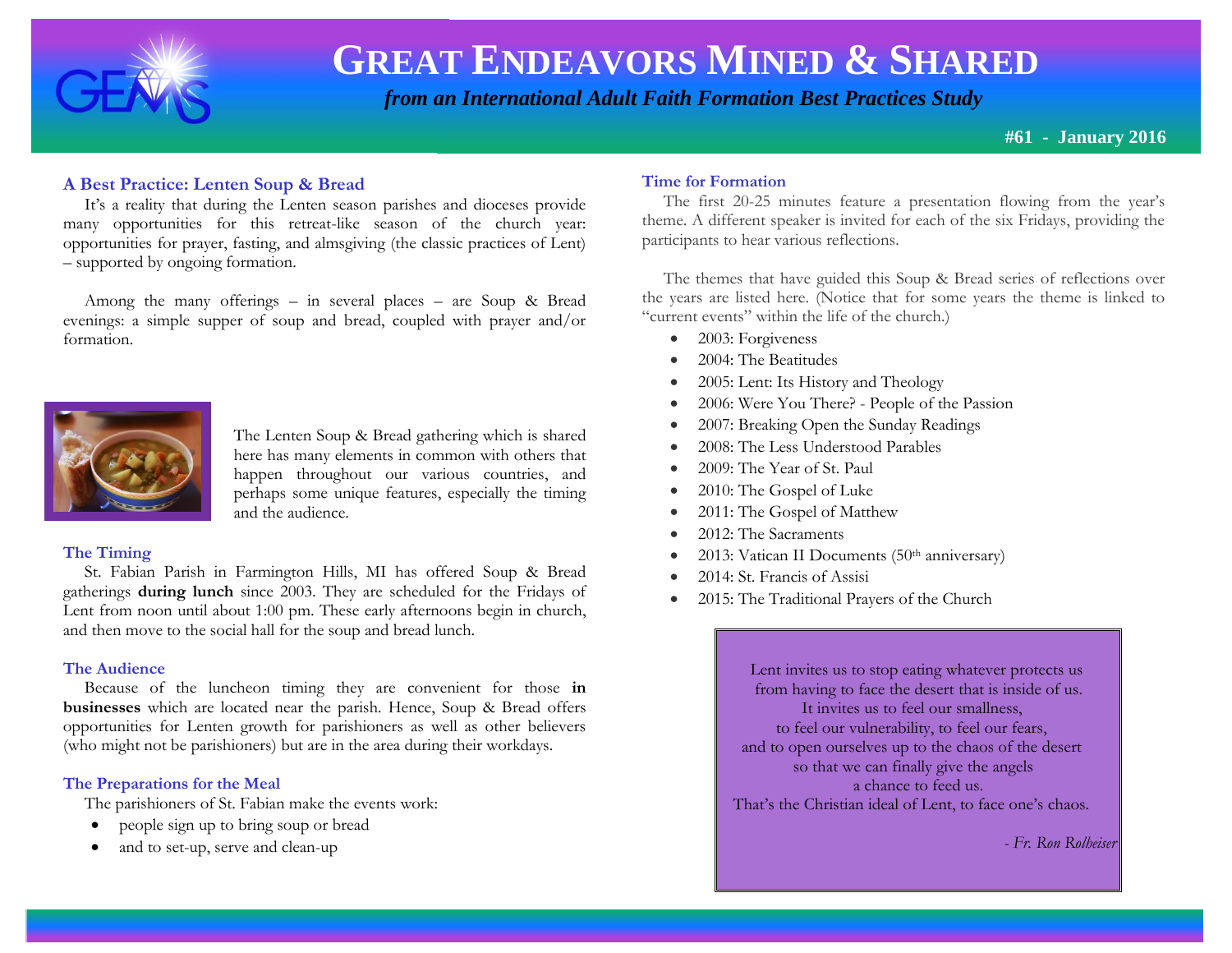#### **The Almsgiving**

 The church reminds us always that fasting is a Gospel value, but not fasting by itself. Fasting and almsgiving are Gospel twins. Our tradition of fasting has never been simply to purge (to deprive the body for deprivation sake), but we fast to have more to give away. We fast in order to place ourselves in solidarity with the poor and hungry. If the money saved by our fasting does not somehow help feed the poor and hungry then our fasting is empty and useless.

 Soup & Bread at St. Fabian lives this. Each Friday there is a free-will offering for the simple luncheon meal. That money is given – at the end of Lent – to a local soup kitchen.

 In recent years we have become aware that fasting can be much broader than fasting from food:

> **Lent is a season that calls us:** to fast from discontent and to feast on gratitude; to fast from anger and to feast on patience; to fast from bitterness and to feast on forgiveness; to fast from self-concern and to feast on compassion;

to fast from discouragement and to feast on hope; to fast from laziness and to feast on commitment; to fast from complaining and to feast on acceptance; to fast from lust and to feast on respect;

to fast from prejudice and to feast on understanding; to fast from resentment and to feast on reconciliation; to fast from lies and to feast on the truth; to fast from wasted time and to feast on honest work;

to fast from grimness and to feast on joy;

- to fast from suspicion and to feast on trust;
- to fast from idle talk and to feast on prayer and silence; to fast from guilt and to feast on the mercy of God.

*- Based on a version often attributed to Arthur Ward* 

#### **Comments**

 Why has this opportunity continued each Lent for the last thirteen years? The comments from the participants tell the story:

- In such a short time, I learned so much about my faith.
- So interesting!
- Excellent speakers and they each bring new perspectives; use different approaches and share their life experiences.
- What a fantastic timing for my lunch hour, rather than adding something to the end of the day.
- These opportunities include so much: hospitality, time for learning and appreciating my faith, conversation over a simple lunch; a reminder of fasting and almsgiving.
- We should do this at other times in addition to Lent.
- These short presentations/reflections have sparked an interest in me to participate in further formation.

## **Some GEMS Wonderings**

- What would be the **best timing** for your parish, for specific groups in your parish – a simple breakfast before work, or …?
- What would be the **best time** for your parish? Could this practice be used during different seasons of the year? (gazpacho in the summer; prior to Thanksgiving, etc.)
- What if a vicariate/deanery/region **worked together** on an opportunity such as this – each month a different parish hosting a Soup & Bread and formation/discussion?
- What about the **location**? Rather than the parish, could short presentations/conversations be offered in area workplaces, in senior citizen residences; inviting small groups to gather in homes…?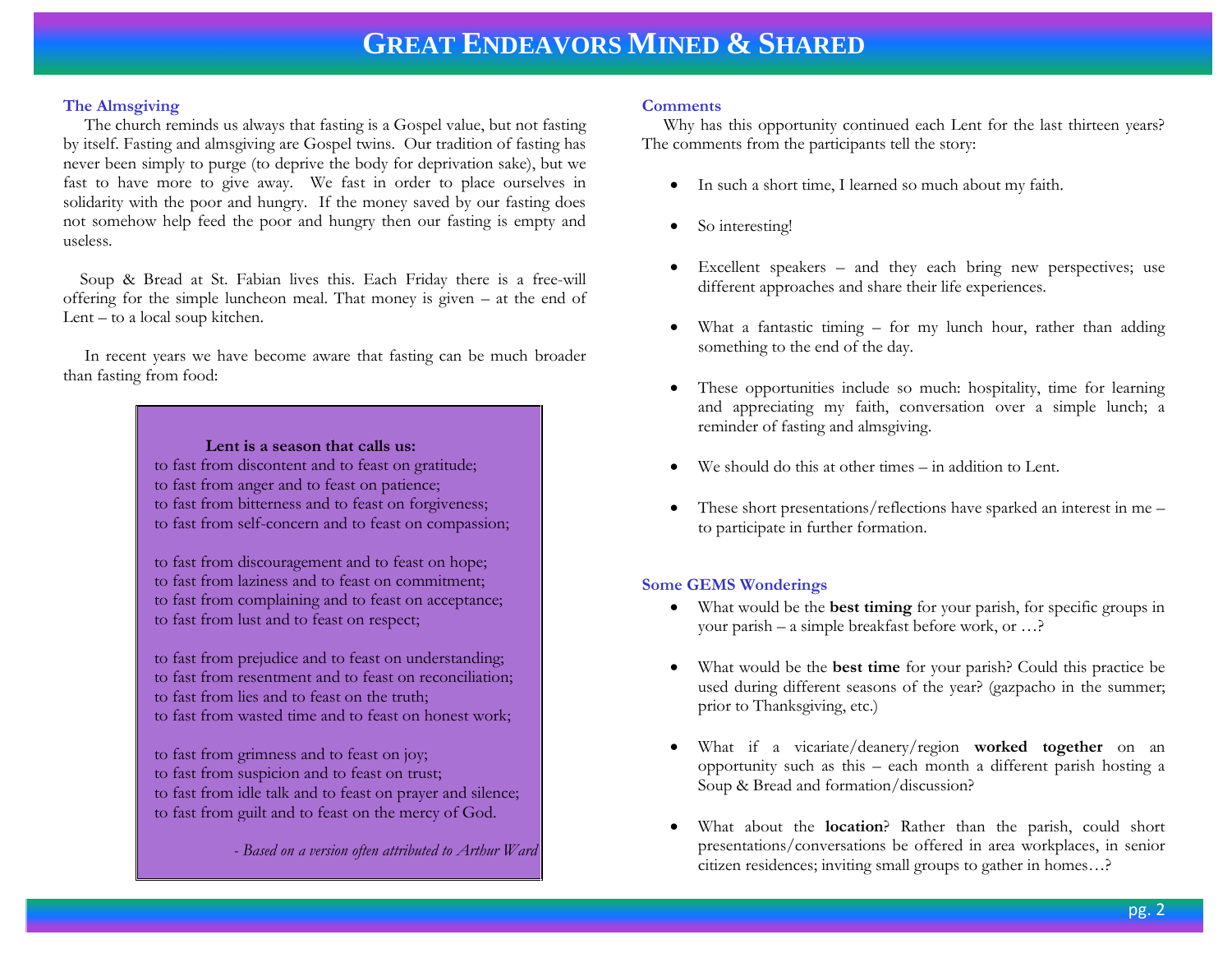- What **themes-topics** would be helpful for the faith journey of your parishioners – and those in your geographical area?
- Might the participants bring a simple **bag lunch** rather than the soup and bread?
- Could a Peace and Justice Committee offer a Soup & Bread once a month with a short presentation on **an issue of the times**?
- How might an activity like this **involve more people** in your parish? E.g.: People who think they have nothing to give because they're "only" good cooks.

#### **An Advent "spin-off" of this idea**

 Given the success of their Lenten Soup & Bread, last month (December 2015), Celia St. Charles, pastoral associate at St. Fabian, and the planning committee hosted Advent Mondays with a salad bar lunch and short reflections on Advent-Christmas people and happenings:

- The Infancy Narratives
- The Annunciation and Mary's Response
- The Many Names of Jesus (from Isaiah 9:1-6)
- The Message of St. John the Baptist



### **Golden Nuggets from You**

"Sr. Rose Pacatte passed on to me a copy of **GEMS** #38 - *Movies at the Parish*, that someone had sent to her. Congratulations on such a well written and rich sampler of ways that films can be used in parish discussion. There is a

wide variation in their styles, as there should be.

 I am interested for several reasons. I am engaged in a parish film program myself; I have long wondered how many other parishes are doing this; and I am active, along with Sr. Rose, in SIGNIS, the official international Catholic

media organization [\(www.signis.net\)](http://www.signis.net/), which is talking about cinema-spirituality on a world-wide scale. As a matter of fact, your Newsletter will provide valuable input for a panel I will be on at the SIGNIS World Congress in just a few weeks.

 Our film discussion series at Holy Trinity Parish in Washington, DC, is called *Movie Moments of Grace*. In our third season we figure we have arrived at a sweet spot of screening six films a year. The series is under the aegis of the Ignatian Spirituality Committee of the parish, and the following paragraphs are always included in the handout we prepare for the film:

> The conviction that underlies our Holy Trinity film discussion series is that active viewing of a film, followed by an honest exchange of views on its impact on us, can lead to a deeper appreciation of film as an art form that can illuminate the human condition, and lead us to meaningful spiritual insights. This is true of straightforward commercial movies, not just "religious" movies.

> We believe that the best films deeply engage us as human beings at an affective level.

 In the tradition Ignatian spirituality, reflection on that affective response can be a rich source of spiritual insight and growth.

 The heart of any drama is the moral decisions that central characters face.

 How we react to the responses of those characters can provide grist for helpful reflection on our own behavior and our desires to grow as integrated human beings.